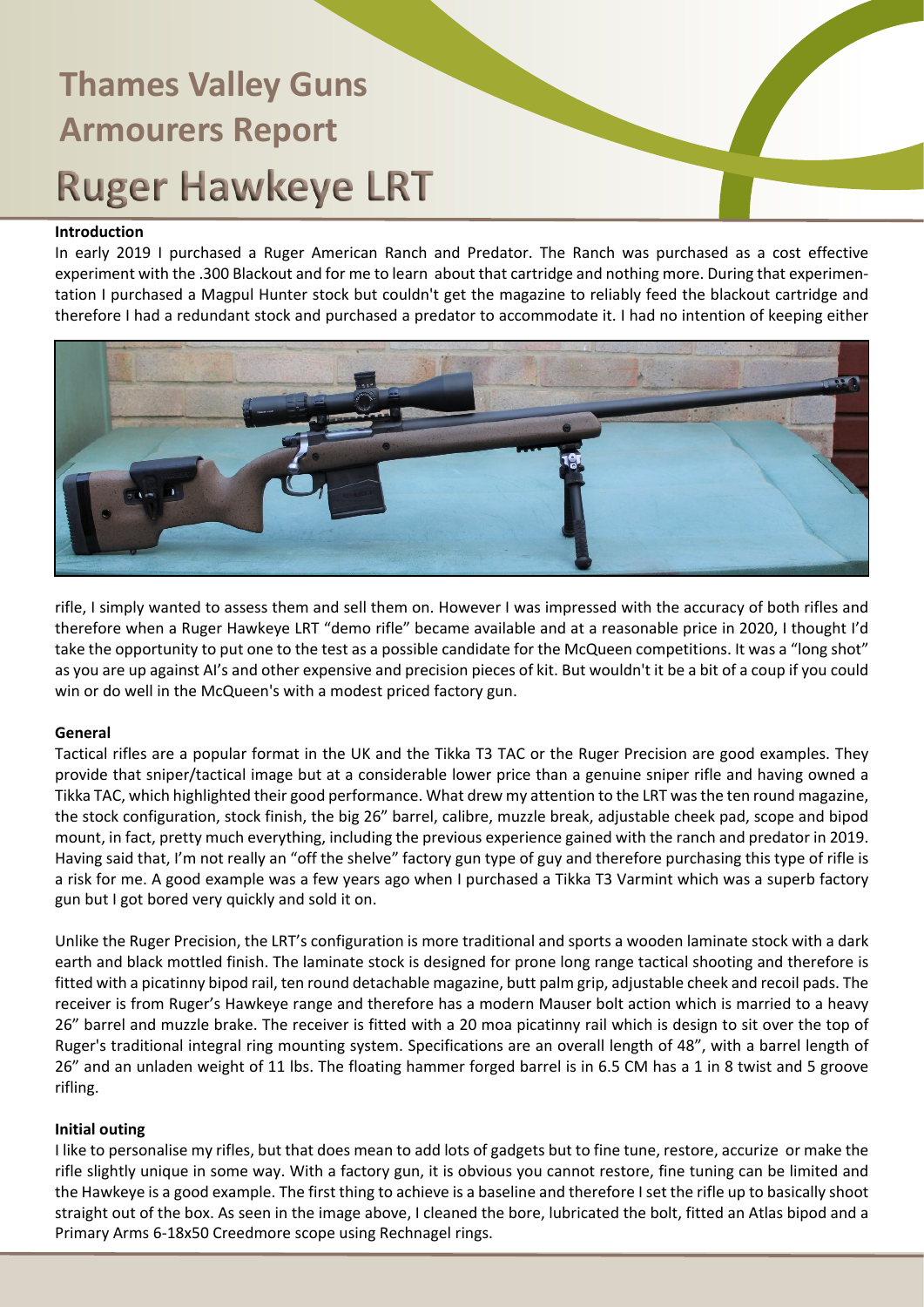However before the baseline can be set, the scope will need to be zeroed and the barrel will need to be "run-in". Shooting fully supported from a bench at 100 yards, I zeroed the scope so it was within four inches of the V-bull and

then ceased shooting to scrub and cleaned the bore.

With the next detail, I zeroed the scope onto the V-Bull and obtained the first 17mm group, the second group was identical, when I stopped,



scrubbed and cleaned the barrel for a second time. The last group was 15mm, having shot 20 rounds in total. The mauser bolt action is not as smooth as some actions, but the rifle fed and cycled without fault and to be fair that was my only minor criticism. The rifle was very muzzle heavy and therefore generated a stable shooting platform and despite the windy day it was very easy to hold and maintain the target. Approximately midway through the shoot, I noticed my cheek getting pinched slightly during recoil and therefore I adjusted the pad upwards and slightly to the rear. The quick release single clamp mechanism used by the LRT was a pleasure to use and I liked it a lot.

The wind was extremely gusty on the day, blowing 15-20 mph and therefore an "out of the box" gun, shooting an average of 16.3 mm was, I thought quiet reasonable.

#### **Receiver**

Ruger have long been a effective user of investment castings with their firearms and the Hawkeye is no exception. Casting technology is so accurate that only minimal surface preparation or metal removal is required, thereby making it a very cost effective process, especially once the initial tooling costs are absorbed. As the Hawkeye's heritage is





based on the Ruger 77, which would make current tooling costs minimal. The receiver is not the only component that is casted, the bolt release and safety catch are also manufactured from the same process.

As can be seen in the images, the Hawkeye's receiver is flat sided and this is advantageous when it comes to the receiver/stock fitting. Woodwork can be machined to tight tolerances and this Hawkeye was a good example of a good receiver/stock fit and therefore if standard accuracy is required, then the rifle does not need bedding.

Unique to Ruger is the recoil lug. The recoil lug is cast into the receiver and is not a separate component as with many rifles. The recoil lug thread is machined at approximately 40° which permits the master screw to "pull in" the recoil lug to the corresponding face in the stock. At the rear of the receiver is the safety and trigger housing and running parallel to the housing is the spring loaded ejector. Between the trigger housing and the recoil lug is the magazine well.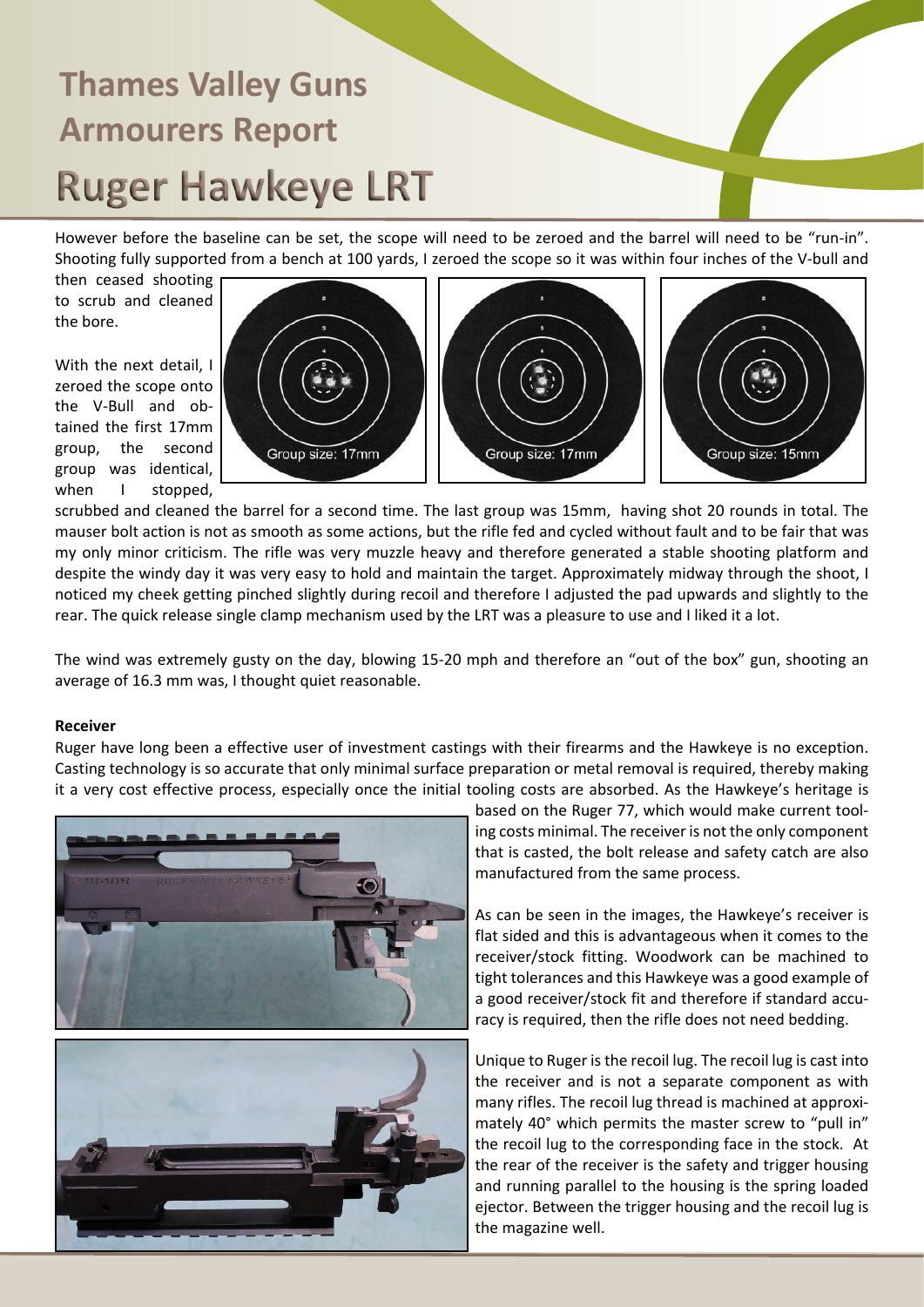On the left wall of the receiver is engraving for the rifles brand, name, casting marks and the bolt stop/release. On the right wall is the ejection port, which normally would extend vertically, but on the LRT this is restricted due to the 20 moa scope rail. As with the original Mauser action the front scope mount sits higher than the rear and therefore different height scope rings are required. Why Ruger maintains this outdated feature on a modern rifle I am unsure. Altering it would add weight, there would be minimal cost to change the casting moulds and there may be some financial loss with the ring sales. However, Ruger's competitors, especially those from Europe are moving forward with more modern designs, such as one piece scope bases which benefit the shooter and may give them the edge in sales.

### **Trigger mechanism & safety catch**

The trigger mechanism is a traditional trigger and sear arrangement, releasing the cocking piece/sear located on the bolt. Trigger is adjustable for length of pull and release. The trigger has a first and second pull and releases at a crisp and pleasant 1.8lbs, which in my opinion is quite good for a factory trigger.

What I do like is the safety mechanism as it physically engages both the trigger and the firing pin. There are many



discussions as to what safety systems are the best for rifles. Safety catches which engage only the trigger cannot prevent the firing pin striking the cartridge if there is a mechanical failure, therefore they are not 100% safe. The Hawkeye trigger has three positions, the first or forward position is fire, the second position locks the trigger, and the sear cannot be released, but the bolt can be cycled and therefore the magazine can be emptied. The third position continues to lock the trigger, locks the bolt and the firing pin, therefore regardless of any catastrophic trigger failure, the firing pin cannot strike the cartridge.

Externally the operator may be forgiven into thinking the bolt release has similarities to the original mauser, but despite some functional similarities, it is a substantially different design. As a bolt stop and release it functions in the same way, however the spring system is different as it the method of fitting. The biggest difference is the lack of the integral ejector as this is located in the receiver and on the left side of the trigger mechanism.

#### **Barrel**

The barrel is what visually differentiates the LRT from other Hawkeye's in terms of performance and visual appearance. It is a substantial free floating heavy barrel, 26" long, 1.18" at its widest point, narrowing to 0.84 at the muzzle. The





barrel is fitted with an effective steel muzzle brake, which together with its locking nut adds a further 2" to the barrels overall length. As modern factory rifles go, I cannot recall a rifle with such a large barrel. As a long range rifle, not only is this a very efficient as all the propellant burns within the barrel but in the prone position, the whole rifle system is very stable. The heavy weight of the barrel, together with the muzzle break effectively tames the felt recoil.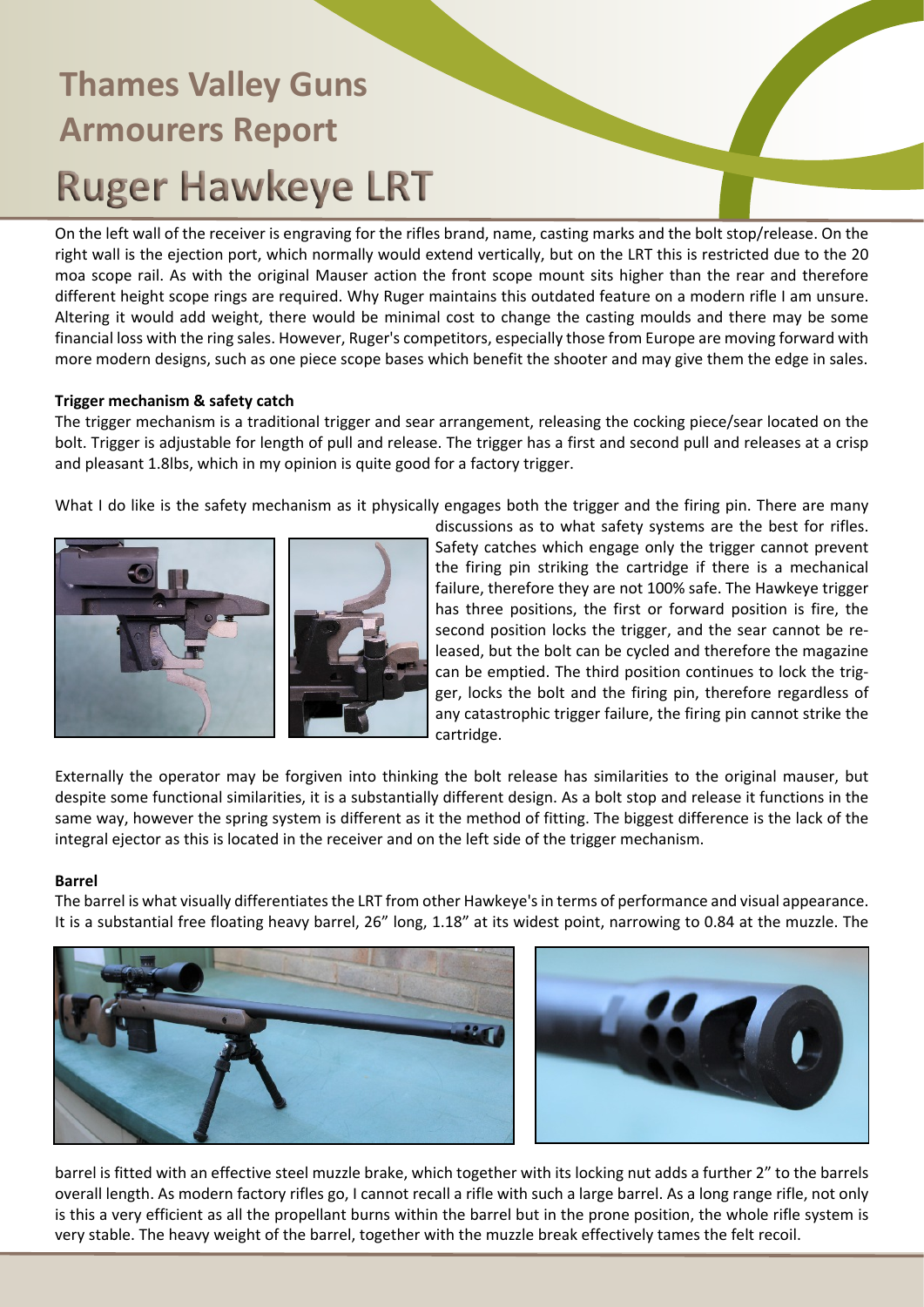### **Bolt Assembly**

As a person who works regularly on classic Mauser's, it is a little odd to work on a new rifle that functions, using 100 year old technology. The similarities between the modern and classic bolt are substantial, the large twin locking lugs,



the large claw extractor. However the differences, making this a modern bolt are very visible upon closer inspection. The most obvious differences are the firing pin shroud and the bolt handle. The bolt handle is swept to a greater angle and to the rear (dog leg) for better functional performance and in fact is similar to another Mauser design, the British P14 . An obvious modern feature of the bolt handle is the large scallop to facilitate good clearance when a scope is fitted. The firing pin shroud is an altogether more modern and visually appeasing design, without the ugly flag safety associated with earlier mauser designs.

Another feature, not shown in the images above, is a shoulder on the middle left hand side of the bolt body. This shoulder supports the bolt as it cycles in the receiver, minimises excessive bolt movement and improves cycling performance.

Unlike the original Mauser the ejector passes directly into the bolt face and not through the locking lug and the cartridge rim is partially supported by the extended locking lug. The large extractor claw remains an obvious glue to its heritage, however one thing that the Ruger can do, that the original Mauser claw could not do is feed singular rounds into the chamber without damaging the claw.

#### **Stock**

The LRT's stock is manufactured from laminated wood and coated in dark earth and black stipple, which in today's



shooting world of plastic and aluminium stock is slightly more traditional. Despite being "traditional" the stock is well thought out and therefore in my opinion a good design. Despite being relatively light, the stock has two bolts passing through the stock either side of the magazine housing which strengthen the stock and prevents fractures caused by recoil. Rather than the traditional QD sling swivel, the stock is fitted on the left side with front and rear heavy duty quick detachable sling housings. The stock layout is designed for prone long range shooting, with a distinctive pistol grip, palm grip in the butt, adjustable recoil pad, adjustable cheek pad and integral picatinny rail for a suitable bipod.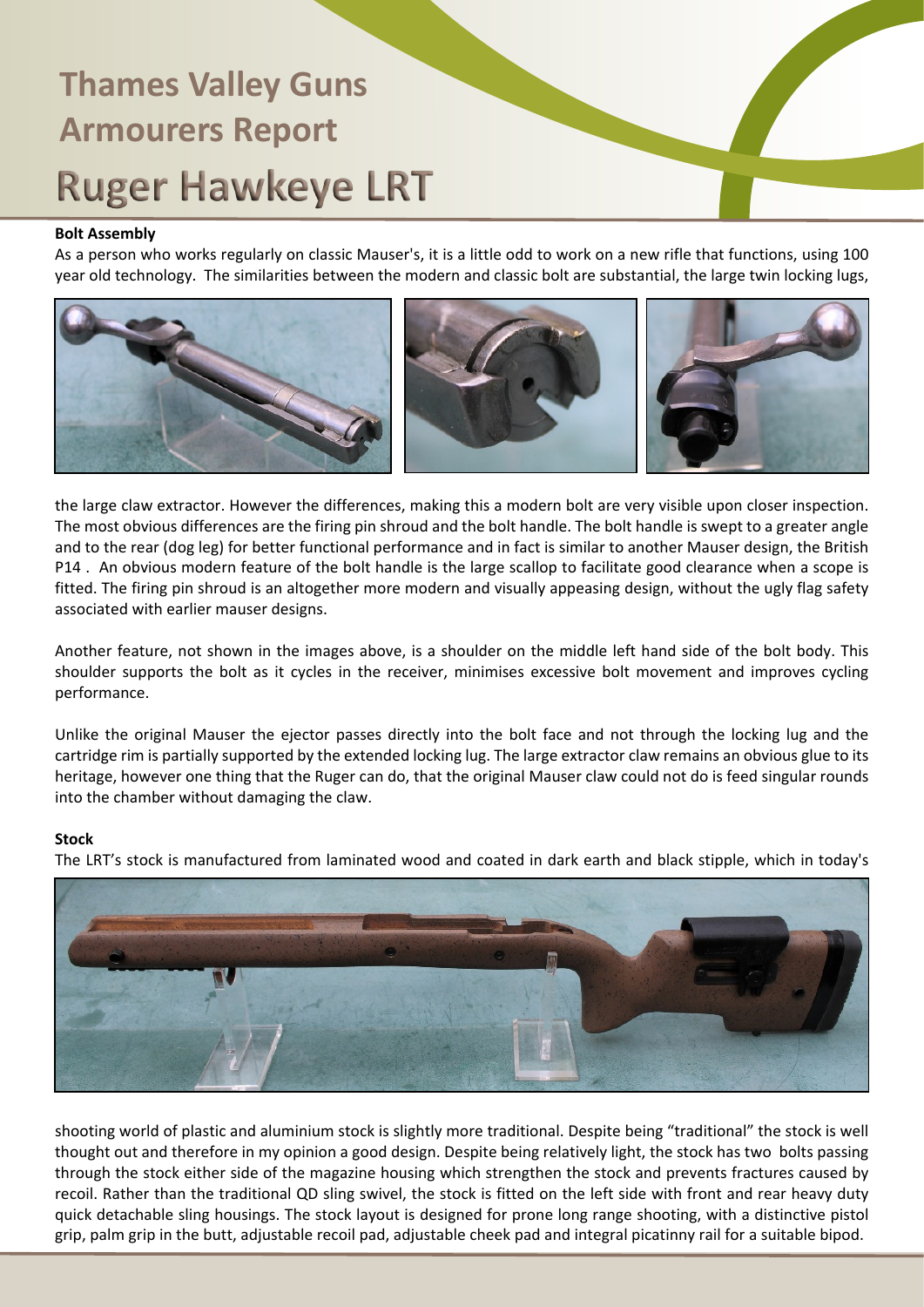



The recoil pad is adjustable by removing the two screws and inserting or removing the spacers as required, The cheek pad is a quick release clamp, which when released allows the pad to adjusted for height or length.

One of the primary reasons for purchasing this rifle, was its ten round AI style magazine. Unlike other Ruger Hawkeye magazine housing's which tend to be plastic, the LRT is aluminium and has a central magazine release catch as can be seen in the image to the right. Magazine release and insertion is easy and does not suffer from any misfeeds.





### **Summary**

As a modestly priced rifle, the Ruger LRT is very good value for money. Except bedding the rifle and developing some rifle specification ammunition I have not done anything else to improve accuracy.

As a factory "off the shelve" rifle with nothing more than fitting a scope, I was achieving group sizes of 15-17mm at 100 yards, which in my opinion is fairly commendable. Bedding and some minor load development tightened that to 13-15mm on a new barrel. I'm sure you could spend countless hours carrying more load development and as the barrel "settles in" you might be able to improve on that grouping slightly, but to be honest I doubt it.

Whilst I am not a lover of Mauser actions, the rifle functions flawlessly and the shoulder on the bolt body reduces that bolt wobble that WWII Mauser's where infamous for. I have not had time to put the rifle through it paces but its hard to find fault. The rifle is comfortable to shoot and the long

heavy barrel provides a very stable shooting platform. Whilst my reloads are on the modest side with a velocity of just over 2500 fps, the muzzle brake is effective and felt recoil is surprisingly light.

At the time of writing this report, the Corona Pandemic is still with us and whilst shooting is back up and running, competitions are only just restarting and I have not had chance to challenge the "bigboys" in the McQueen shoots.